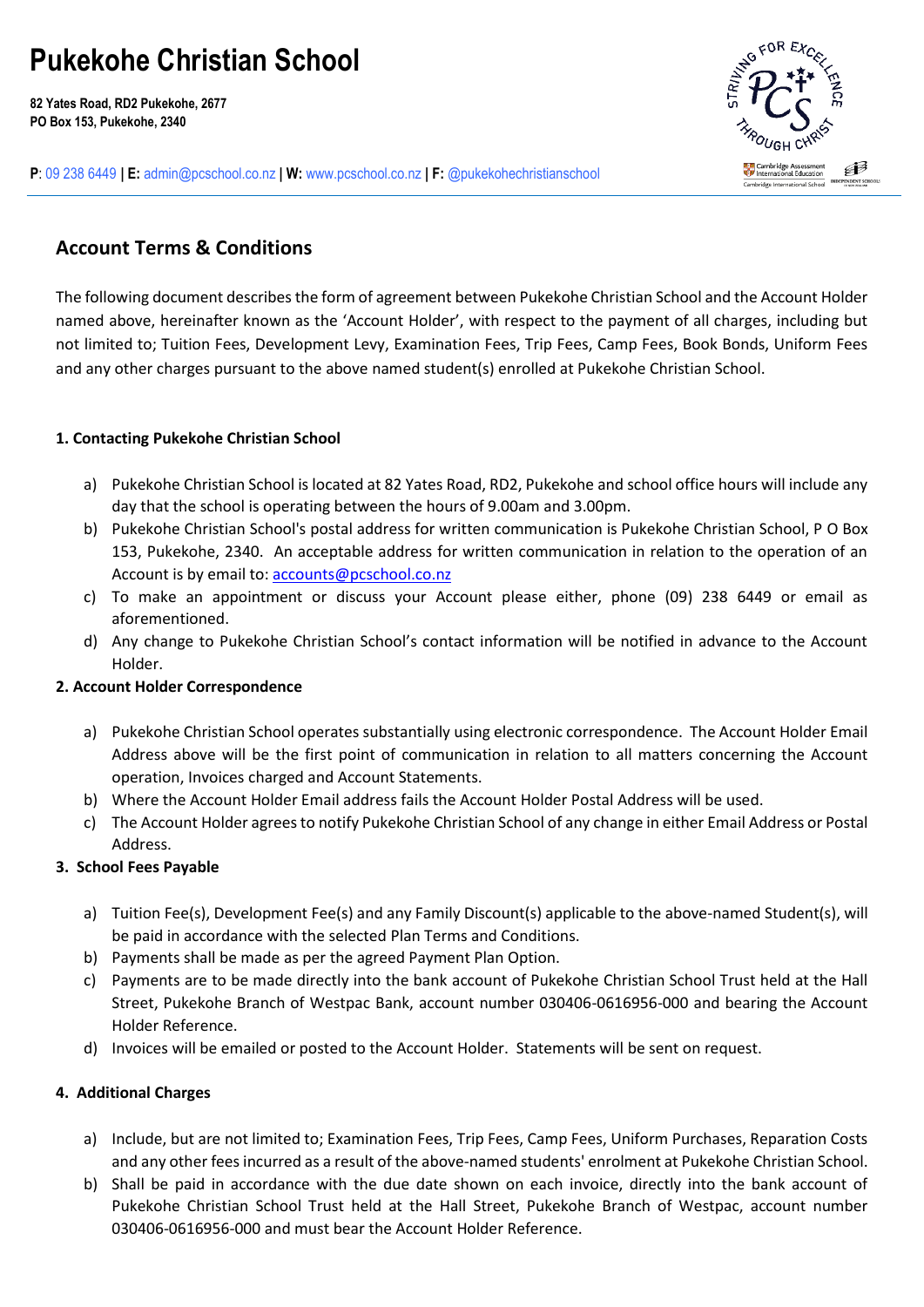#### **5. Overdue Account Penalty**

- a) Overdue Account balances may, at the sole discretion of Pukekohe Christian School, incur a Penalty Charge calculated as 1.5% of the balance outstanding on the last business day of each month.
- b) Overdue Account Penalty Charges must be paid within the calendar month following the month that they are charged to the Account.

#### **6. Variation or Assignment**

- a) At the request of the Account Holder and at the sole discretion of Pukekohe Christian School, the Account Terms may be varied and/or assigned to another Account Holder for any reason, including but not limited to financial hardship.
- b) Any variation or assignment of the Account Terms will be notified in writing to the Account Holder and Assignee.

#### **7. Account Risk Assessment**

- a) Pukekohe Christian School may, from time to time, provide information about the Account Holder and/or the Account to a credit reporting service to produce a credit check on the Account Holder. The Account Holder understands that the Credit Reporting Service will provide information about the Account Holder to Pukekohe Christian School for that purpose.
- b) Pukekohe Christian School will give the Account Holder's personal information to the Credit Reporting Service and that the Credit Reporting Service may hold that information on their systems and use it to provide their credit reporting service.
- c) Other customers of the Credit Reporting Service use the Credit Reporting service and the Credit Reporting Service may give the Account Holder information to those customers.
- d) Non-payment of school fees and or other school related costs may result in the Account Holder being asked to remove their child(ren) from the school, and any outstanding debt may be referred to a debt collector at the School's discretion. Should this occur, the Account Holder will be responsible for all collection costs, including legal and debt collection costs, as well as the overdue debt.
- e) Examination fees are paid directly to Cambridge University (UK) once the School has registered a student at the exam center. These fees are paid in advance and exam invoices to Account Holders must be paid prior to the student sitting the exam. Failure to pay the examination fee prior to the exam may result in the student not being allowed to sit the exam. Any examination fees unpaid, will be treated as per point 7(d) above. In addition, according to The Board Policy regarding fees, Cambridge certificates can be withheld by the school in the case of outstanding accounts once a student has left the school.

#### **8. Account Default & Collection**

- a) At the sole discretion of Pukekohe Christian School, any outstanding balances may be referred to a debt collection agency for recovery.
- b) The Account Holder agrees and understands that all and any charges and interest incurred by Pukekohe Christian School as a result of referring your outstanding balance to a debt collection agency for recovery, will be recoverable from the Account Holder.
- c) Pukekohe Christian School will notify the Account Holder prior to referring any amounts for recover to a debt collection agency.